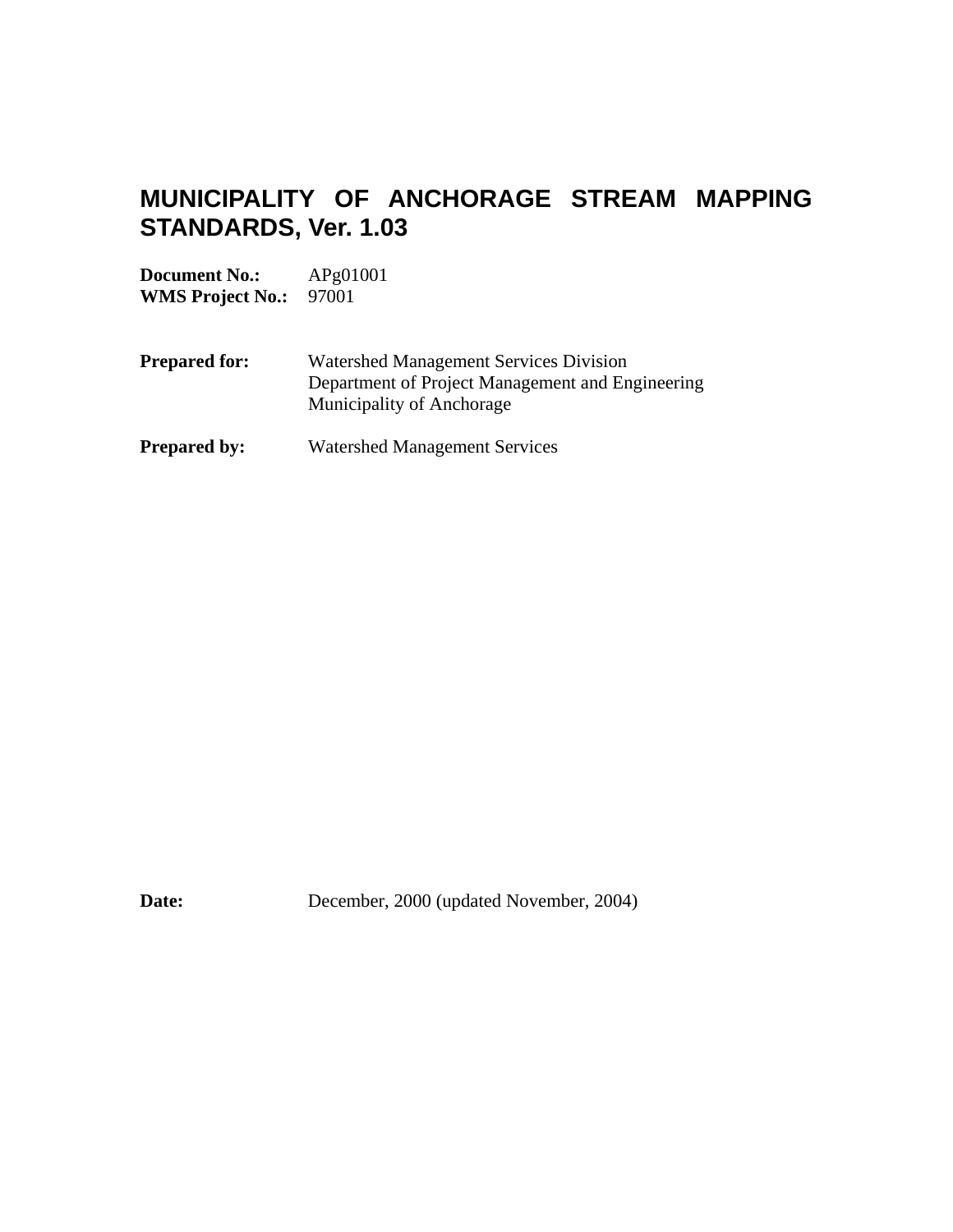# Municipality of Anchorage Stream Mapping Standards, Ver. 1.02

## **TABLE OF CONTENTS**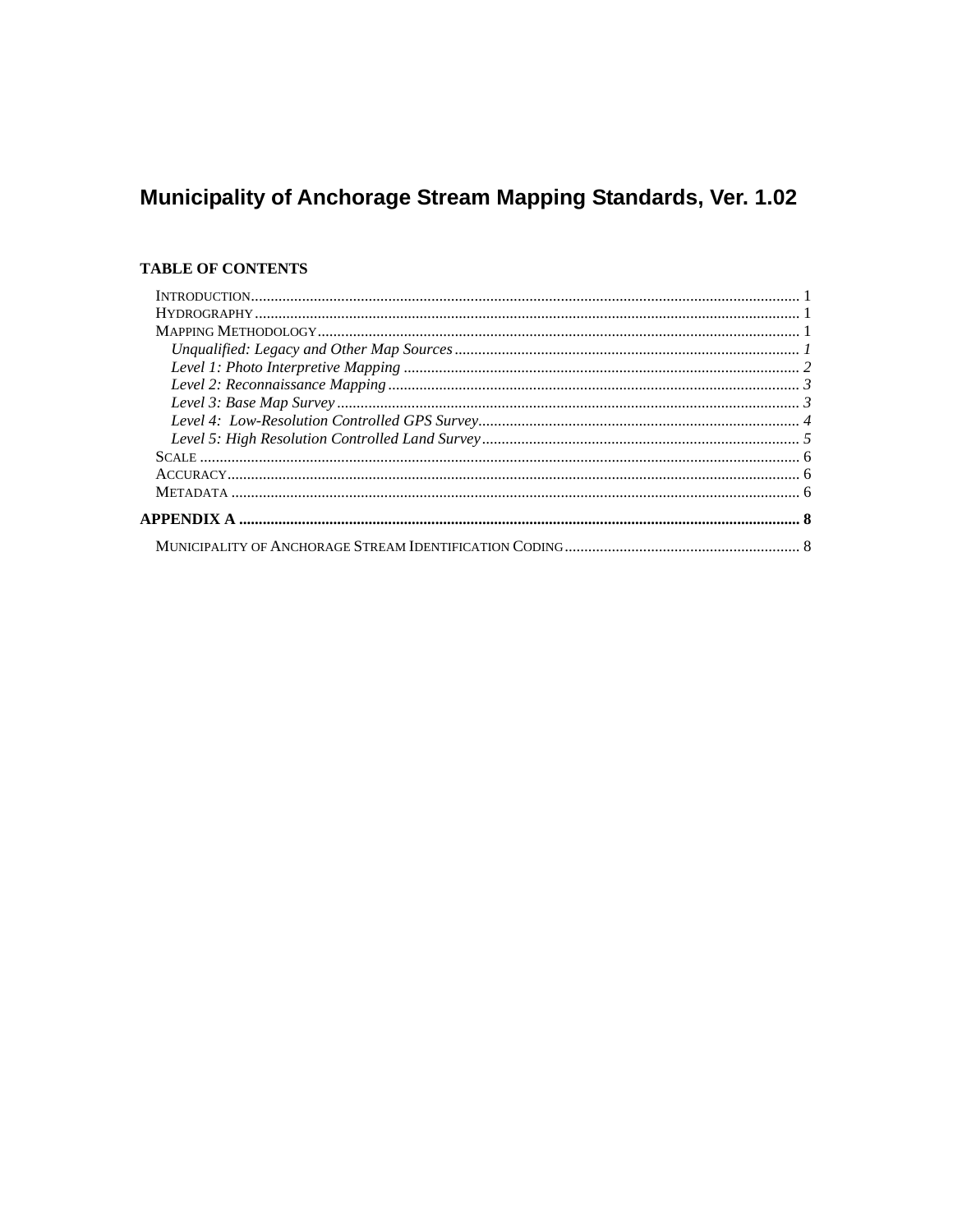#### *Introduction*

Mapping locations of hydrographic features for the Municipality of Anchorage (MOA) and the State of Alaska Department of Transportation and Public Facilities (DOT&PF) NPDES storm water permit program will be performed to standard protocols developed specifically for the permit program. To the extent possible within the constraints of permit business functions, these protocols have been developed to match existing national and state standards. In this context, standards have been developed specifically for mapping streams, including criteria for distinguishing these hydrographic features, and for establishing mapping methodology, scale and accuracy. In addition, basic metadata for NPDES stream mapping projects have been identified. These standards will be expanded to encompass other hydrographic features (for example, lakes, wetlands and marine features) as these features are incorporated into the Municipality's hydrologic features mapping program. Performance standards for mapping stream locations are described in the following text.

#### *Hydrography*

A hydrographic model has been developed to support the watershed mapping required by the Municipality's NPDES storm water permit (EPA NPDES Permit No. AKS05255-8). The model is based on professionally accepted technical and legal definitions of hydrologic features. Definitions and criteria for use in identifying a feature as a "stream" or some other hydrologic feature are described in the Watershed Management document "Municipal Stream Classification: Anchorage, Alaska" (document number WMP APg04001, revised from an earlier version). For NPDES mapping, this document will be used as a standard in distinguishing and classifying stream features.

### *Mapping Methodology*

Standard methods for mapping Municipal stream features are necessary to ensure mapping efficiency and consistent data quality and to allow users to select and apply comparable data. Because mapping is required at different accuracies and resolutions, methodologies have been developed to support a hierarchy of mapping "levels". Five qualified mapping levels and one unqualified mapping level are supported under the Municipality's NPDES hydrography mapping program:

Unqualified Mapping (null field value)

- 1. Photo Interpretive Mapping
- 2. Reconnaissance Mapping
- 3. Base Map Survey
- 4. Low-Resolution Controlled GPS Survey
- 5. High Resolution Controlled Land Survey

In general, the MOA will perform new hydrographic mapping to provide systematic improvement in stream geographic and attribute information for whole streams. However, different levels of mapping accuracy will inevitably result along individual streams. Some segments of streams are already mapped at a high level of accuracy. Investigators may also perform higher resolution mapping along discrete segments of streams where more detailed information is later required, independent of the mapping resolution of the rest of the stream. Therefore, the accuracy ("level") of mapped information for watercourses is a quality attribute that will be assigned to segments of hydrologic features and not to whole streams. At all mapping, levels, stream map accuracy is assessed with respect to the true ground position of the stream centerline. Each of the five major mapping levels is described in detail in the following text.

### Unqualified: Legacy and Other Map Sources

As computer and survey technologies have improved, means to inexpensively and accurately locate and represent geographic features has expanded. Increased data storage capacity has allowed mappers to attach metadata (data about mapping methods and sources) to the geographic data itself. As these technologies and mapping resources become available, old mapping is supplanted by new map data and its metadata. However, until new mapping can be performed, in some areas old mapping will be used to provide basic geographic information. Unfortunately, though source information is usually available for this mapping,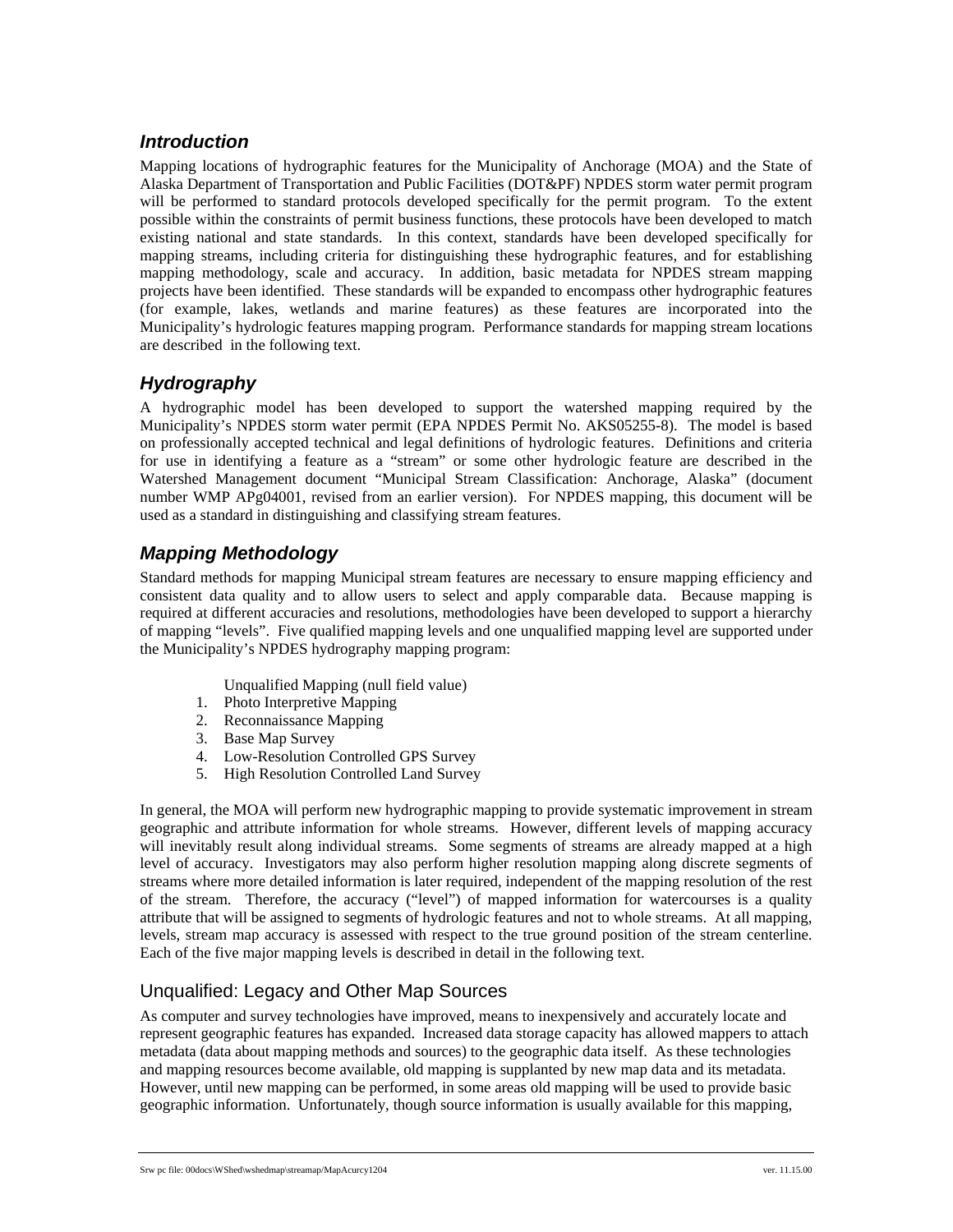other information about the map data quality or mapping criteria often is not. Where the Municipality has incorporated hydrographic data into its datasets with incomplete or unknown data quality, no mapping level will be assigned and mapping level will be left as a null value. Thus Municipal map data with an unqualified map level is of unknown accuracy or quality and, in fact, data may have either high or low accuracy. For substantial (usually headwater) reaches of streams that have not been mapped by the Municipality, the Municipality maintains a 'legacy' stream coverage ("LStreams") as a separate dataset that can be used in conjunction with Municipal stream mapping coverage ("MStreams") to show complete stream networks.

#### Level 1: Photo Interpretive Mapping

At this mapping level all watercourse or other mapped features are interpreted through use of existing ("legacy") mapping and aerial photography. This mapping method represents a level of effort that focuses on initial, fast, economical characterization and location of hydrographic features. No field verification or other quality assurance testing is performed. However mappers include features at this mapping level only where sufficient photo indicators or existing field information or mapping substantiate the presence of a stream feature. This means that unknown smaller stream features (typically with bank-full widths of one meter or less) may not be identified in mapping performed at this level.

The method includes four essential steps:

- 1. compiling legacy and ortho-photomaps into common map projections
- 2. "snapping" existing mapped features to specified ortho-photomaps
- 3. applying photointerpretive techniques to confirm, refine and update legacy mapping
- 4. assigning basic segmentation and identification to mapped features.

As a first step, existing (legacy) stream maps and orthophoto maps are identified and converted to a common map projection. Source maps are compiled from any suitable planimetric map source (including hard copies) along with any available metadata (mapping method, source, date and base map projection). Ortho-photomaps are orthographic map projections of geographic features presented in a photographic format and prepared from any appropriately controlled telemetry that has been processed to correct for displacement errors resulting from tilt and relief. Ortho-photomaps may be prepared from aerial photography or from satellite imagery.

After the legacy maps have been digitally compiled and overlaid on orthophoto maps, stream centerlines of existing (legacy) maps are "snapped" (translated in the horizontal plane) to coincide with the same features observed on selected ortho-imagery. "Snapping" is manually performed while viewing the orthophotomaps at scales of about 1:2400.

After existing mapping has been transferred and "snapped" to match ortho-photomap features, the resulting digital maps are corrected for gross location and transfer errors through photo-interpretation of recent aerial photography. It is at this point that photo-interpreters will apply Municipal hydrographic definitions and criteria to distinguish "stream" features from other types of hydrologic features (especially "drainageways"). Mappers will remove from the final mapping product those initially snapped features that cannot be located or determined to meet Municipal hydrographic criteria.

Because field checks are typically not done at the "photo interpretive" level of mapping, identifications of stream features are based substantially on the local knowledge and professional judgment and expertise of the interpreter. Typically identification and location of mapped features is determined by knowledge of the local area and by observation of photographic indicators including tonal and textural signatures, morphology (as viewed in a stereoscopic model), and presence of correlated features. Because quality of final map information is in large part dependent upon the capabilities of interpreters, these interpreters must be proficient in geologic and hydrologic sciences and in analysis of stereo aerial photography and other imagery, and have some knowledge of local geography.

Source photography or other source mapping used by interpreters must also provide sufficient detail to allow general identification and differentiation of target features to two meters or less in smallest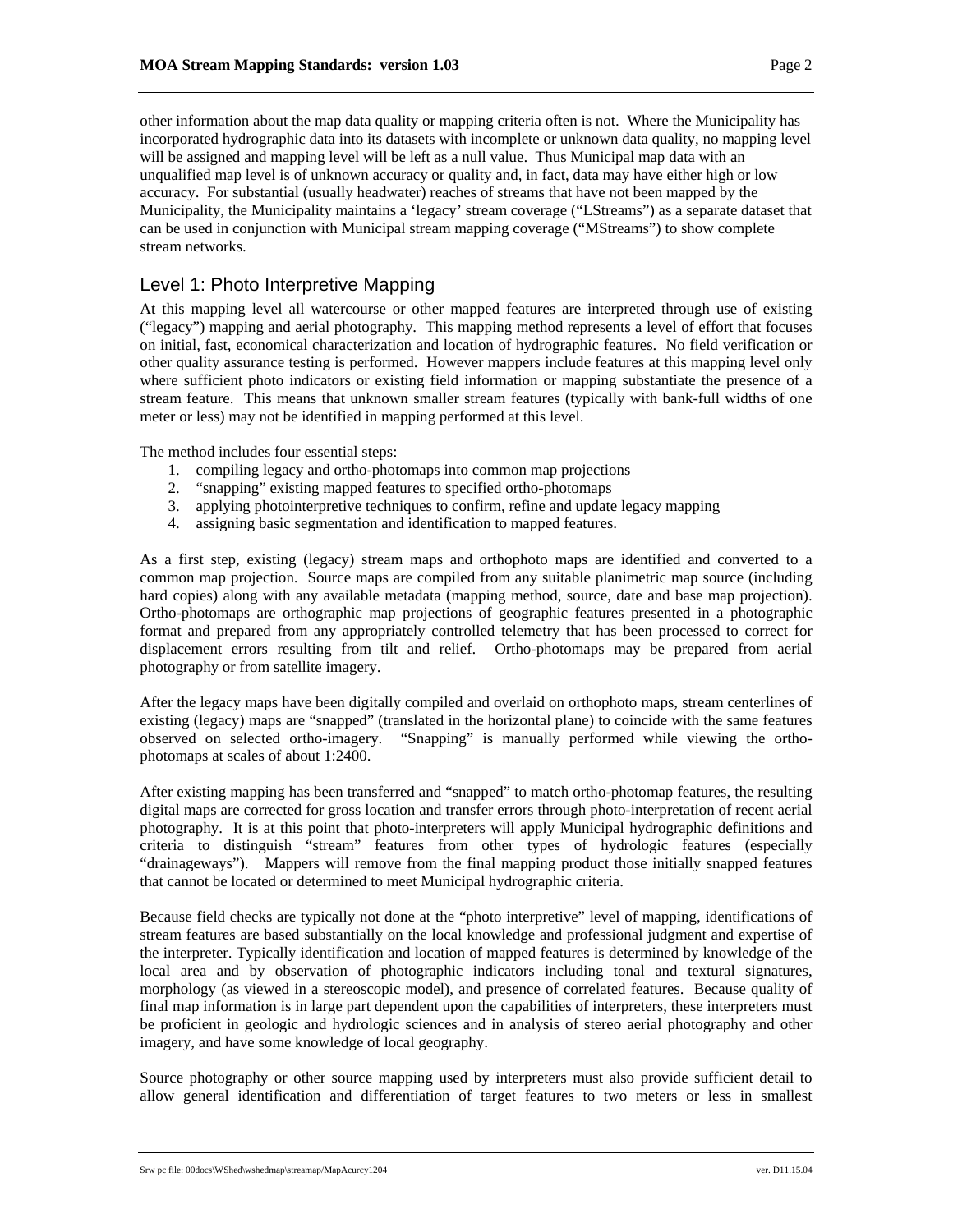dimension. Features not indicated through inspection of magnified stereo inspection of aerial photographic contact prints flown at a scale of 1:12000 or smaller (typically streams less than about one meter wide) may not be mapped. In general, final photo-corrected locations will be compiled so as to achieve *estimated* correct location of 95% of mapped features to within +25 meters of their true ground position.

Finally, unique stream features identified on the completed "snapped" and photo-truthed digital maps are segmented into "reaches" and assigned identification codes. Reaches are stream management units that reflect common *contributing watershed* characteristics, *riparian terrain* and *channel slope*. The beginning and ending points of a reach are also commonly selected so as to ease their location on the ground. Subreaches are not typically identified during "photo interpretive"-level mapping.

Reaches are numbered consecutively starting at the downstream end of each discrete stream feature and continuing to the end of that stream feature. Identification codes assigned to unique stream features (main stems and their tributaries) must conform to standard Municipal practices (see Appendix A). Coding of Municipal streams provides a unique tabular identification for these features and provides a means of indexing stream features and segments to a number of different variables. It provides a means of deriving some stream feature characteristics (for example, stream "order"). Coding also provides a means of indexing stream segments (reaches and sub-reaches) to specific stream features, and streams and stream segments to watersheds. In a similar fashion, it provides a means of indexing stream and stream segment attribute data to many other important watershed geographic features (e.g., drainageways, outfalls, outfall basins, etc.) and their attributes. Finally, Municipal stream identifications will also incorporate, or be keyed to, available U.S. Geological Survey Hydrographic Data Model (NHD) stream coding.

#### Level 2: Reconnaissance Base Mapping

Reconnaissance mapping includes all elements of "photo interpretive" mapping but improves mapping resolution and accuracy through additional iterative photo interpretive and field reconnaissance efforts. At this mapping level, limited field reconnaissance is performed after initial photo interpretive corrections are made. Field reconnaissance focuses on resolving small-scale features (streams with bank full widths less than one meter wide) and in providing some confirmation and refinement of photo-interpreted locations. Level 2 mapping also commonly includes collection of reach and subreach locations using map-grade GPS technology (these data points are archived in a separate data set). However, field inspections at this mapping level are performed only with the purpose of ensuring that feature identities, locations and assigned attributes are representative and generally within stated accuracy limits. Quality control procedures do not include statistical analysis or other quantitative testing to confirm that stream centerline locations are within stated accuracy limits.

Because of the discontinuous nature of the field reconnaissance, identifications and locations of stream features remain substantially based on the professional judgment and local knowledge of the interpreter. Nevertheless, feature location accuracy and resolution is improved at this mapping level as a result of ground truthing and periodic map-grade GPS data collection. This mapping level also targets all known stream features for mapping. Though no quantitative confirmation is made of target location accuracies, final photo-corrected locations will be compiled so as to achieve *estimated* correct location of 95% of mapped stream features to within  $\pm 12$  meters or better of their true ground position. Level 2 Municipal stream mapping will generally provide base map information that will conform with horizontal accuracy standards at larger map scales as specified by the Federal Emergency Management Agency (FEMA) in its "Guidelines and Specifications for Flood Hazard Mapping Partners" (April, 2003).

At this mapping level sub-reaches as well as reaches are usually identified. Sub-reaches are segments of reaches that reflect common *stream habitat*, *channel morphology*, and *stream modification* characteristics. 'Extended' stream attribute data may also be collected during reconnaissance-level mapping efforts (Table1).

#### Level 3: Certified Map-Grade Survey

Municipal base map stream surveys are tested and certified to conform with specific horizontal accuracy standards at select map scales as specified by the Federal Emergency Management Agency (FEMA) in its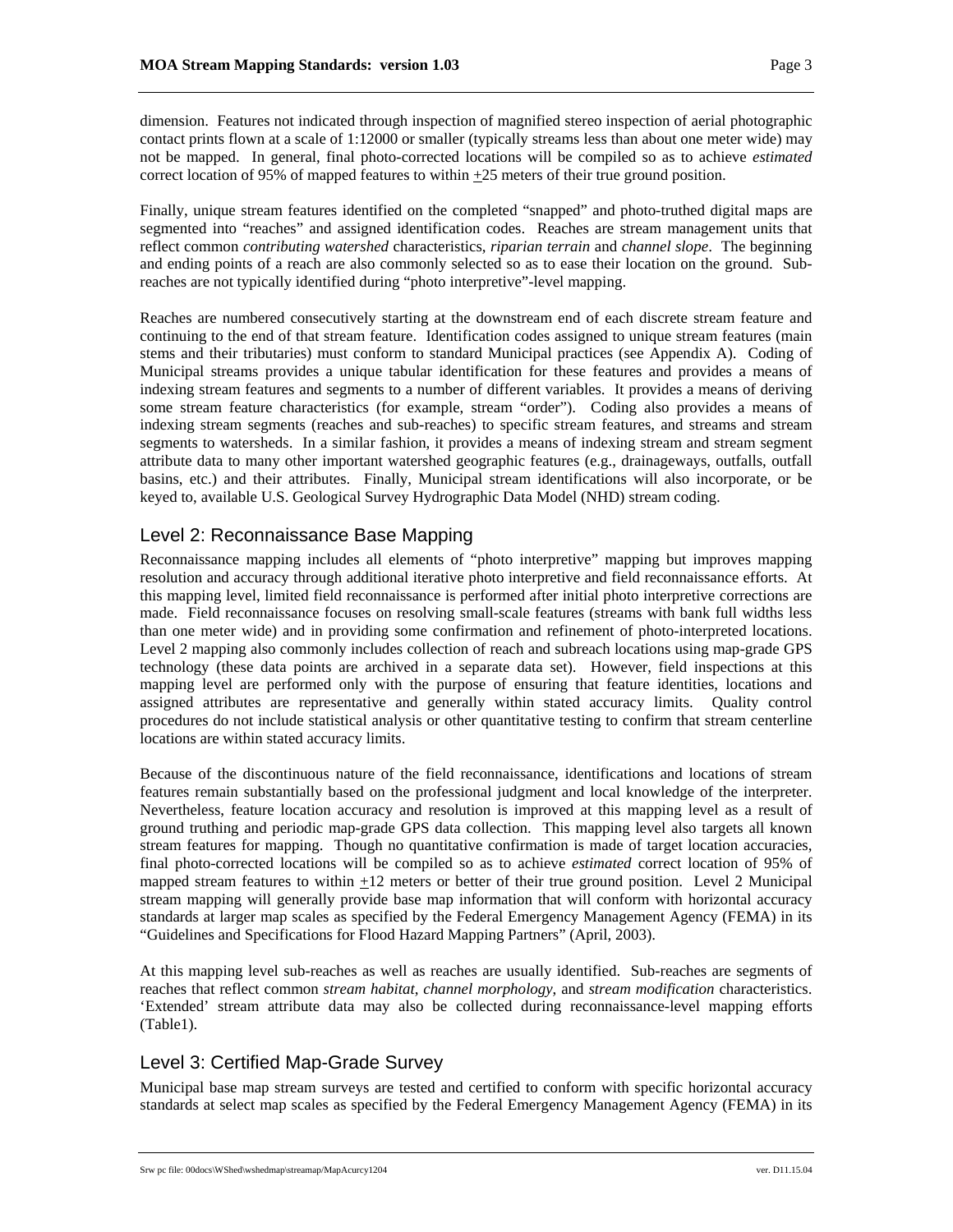"Guidelines and Specifications for Flood Hazard Mapping Partners" (April, 2003). Reported horizontal locations of mapped features will have a certified positional accuracy with respect to true ground position that is equal to or better than 30 feet (about 10 meters), as confirmed at the 95% confidence level.

| MUA SIKEAM ATIRIBUTES AND VALUES |                                     |                                                                                                                                                                                                  |                                                                                          |  |  |  |
|----------------------------------|-------------------------------------|--------------------------------------------------------------------------------------------------------------------------------------------------------------------------------------------------|------------------------------------------------------------------------------------------|--|--|--|
| Feature                          | <b>Attribute</b>                    | <b>Values</b>                                                                                                                                                                                    | <b>Description</b>                                                                       |  |  |  |
| Reach                            | <b>Reach Slope</b>                  | 0.nnnn (dimensionless)                                                                                                                                                                           | Ratio of reach endpoint elevation<br>change and reach length                             |  |  |  |
| <b>Subreach</b>                  | Flow Type                           | Perennial or intermittent                                                                                                                                                                        | Spatial or temporal continuity of flow                                                   |  |  |  |
|                                  | <b>Routing Type</b><br>Profile Type | source, stem, outlet, continuity<br>1-pool/riffle, 2-estuarine, 3-run,<br>4-braided, 5-step pool, 6-<br>cascade, 7-bog, 8-multi-<br>channel, 9-flat, 10-piped, 11-<br>continuity                 | Stream connectivity identity<br>Stream longitudinal profile character                    |  |  |  |
|                                  | Maximum<br><b>Bankfull Depth</b>    | nn.n feet                                                                                                                                                                                        | Channel depth from bankfull stage at<br>thalweg                                          |  |  |  |
|                                  | Mean Bankfull<br>Depth              | nn.n feet                                                                                                                                                                                        | Mean bed surface to bankfull stage                                                       |  |  |  |
|                                  | <b>Bankfull Width</b>               | Nnn.n feet                                                                                                                                                                                       | Mean stream width at bankfull stage                                                      |  |  |  |
|                                  | Width/Depth<br>Ratio                | nn.n feet                                                                                                                                                                                        | Ratio of bankfull width to mean<br>bankfull depth                                        |  |  |  |
|                                  | Floodprone<br>Width                 | Nnn.n feet                                                                                                                                                                                       | Flood surface width at 2x maximum<br>bankfull depth                                      |  |  |  |
|                                  | Entrenchment                        | n.n (dimensionless)                                                                                                                                                                              | Ratio of floodprone width to bankfull<br>width                                           |  |  |  |
|                                  | <b>Sinuosity</b>                    | $1-s<1.2$ , $2-1.2< s<1.4$ , $3-s>1.4$                                                                                                                                                           | Ratio of stream centerline length to<br>down-valley length                               |  |  |  |
|                                  | <b>Bed Material</b>                 | 1-d<100μ, 2-100μ <d<420μ, 3-<br="">420µ<d<25mm, 4-25mm<d<br="">&lt;150mm, 5-150mm<d, 6-<br="">peat/root, 7-bedrock/cemented,<br/>8-armored</d,></d<25mm,></d<420μ,>                              | Stream bed material                                                                      |  |  |  |
|                                  | <b>Bank Material</b>                | same as Bed Material                                                                                                                                                                             | 'In-place' bank material exposed to<br>flow between channel bottom and<br>bankfull stage |  |  |  |
|                                  | <b>Roughness</b>                    | 0.nnn (dimensionless)                                                                                                                                                                            | Manning's n                                                                              |  |  |  |
|                                  | <b>CEM Class</b>                    | 1-dynamic equilibrium, 2-vertical<br>erosion, 3-lateral erosion and<br>bed aggradation, 4-aggradation                                                                                            | Channel evolutionary stage                                                               |  |  |  |
|                                  | Channel<br>Modification             | 1-unmodified, 2-slightly<br>modified, 3-moderately<br>modified, 4-highly modified                                                                                                                | Degree of human modification to<br>stream channel                                        |  |  |  |
|                                  | <b>Undercut Bank</b>                | 1-uc<10%, 2-10% <uc<30%, 3-<br="">30%<uc<50%, 4-50%<uc<75%,<br="">5-75%<uc< td=""><td>Overarching bank structure with<br/>overhang &gt; 0.5 feet; 100%=both banks</td></uc<></uc<50%,></uc<30%,> | Overarching bank structure with<br>overhang > 0.5 feet; 100%=both banks                  |  |  |  |
|                                  | Canopy                              | Same as Undercut Bank                                                                                                                                                                            | Overarching vegetation cover over<br>bankfull width                                      |  |  |  |
|                                  | <b>Fish Habitat</b>                 | Whole no. 1 to 9<br>(dimensionless)                                                                                                                                                              | Fish habitat index                                                                       |  |  |  |
|                                  | Invertebrate<br>Habitat             | Whole no. 1 to 6<br>(dimensionless)                                                                                                                                                              | Invertebrate habitat index                                                               |  |  |  |

#### **Table 1 MOA STREAM ATTRIBUTES AND VALUES**

### Level 4: Continuous Map-Grade Survey

Low-resolution controlled (map-grade) GPS surveys systematically employ GPS technology in the field to accurately locate stream features. In general, map-grade GPS data collection can be a useful means of quantitatively testing the quality of other mapping methods, where periodic point measurements may be used to test and confirm interpreted stream locations. However, at this mapping level, GPS location data are used to *continuously* map entire features. That is, map-grade GPS techniques are used to accurately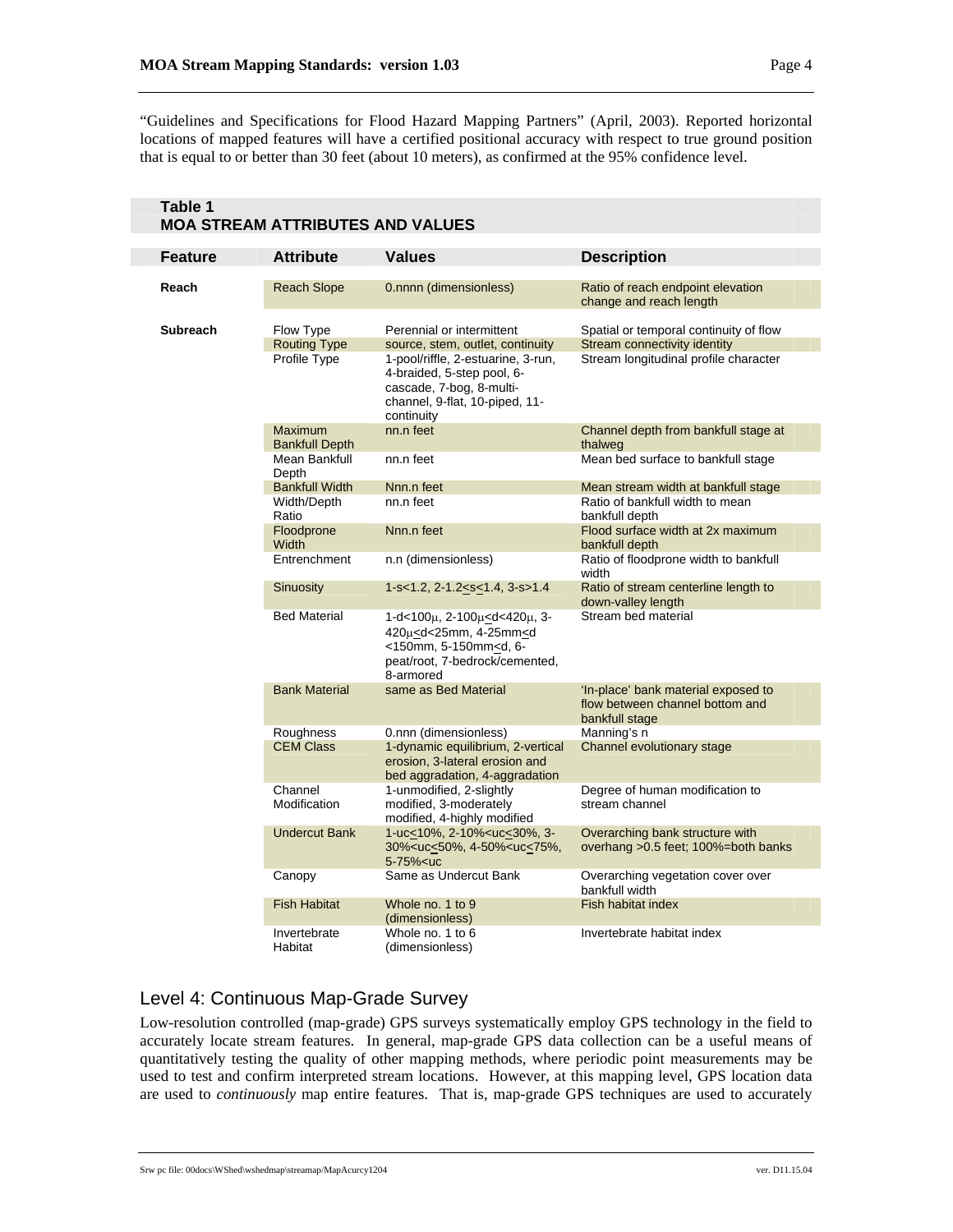locate a series of points sufficient, when connected to form a series of arcs, to accurately represent the location of part or all of a stream centerline.

In this method, "arcs" used to map stream locations are made up of a series of GPS-located points connected by straight-line segments which, taken as a whole, generally describe the *centerline* of the stream. The centerline of a stream is the line connecting the midpoints of all surface water cross sections measured at the bankfull stage. For this method reported horizontal location of the stream centerline shall have a positional accuracy with respect to true ground position that is equal to or smaller than a distance of 20% of the stream's bankfull width or 3.0 meter, whichever is larger, at a 95% confidence level.

Map-grade GPS methods used to map vertices on the centerline arcs shall control for a minimum horizontal accuracy of vertex locations of +two (2.0) meters at a 95% confidence. Because different map-grade GPS instrument brands vary in control settings and parameters, operation protocols designed to achieve this accuracy are not readily standardized. The Municipality has developed suggested standard operational procedures based on GPS mapping-grade receivers manufactured by Trimble Navigation Limited. The following summarizes suggested SOPs that will generally support desired accuracy levels when used with this level of GPS mapping equipment .

Data Points:

- Coordinate system lat/long, NAD83 datum (post-2004 data)
- Minimum observable satellites  $\geq 4$  satellites<br>
Minimum satellite elevation  $>15^0$
- Minimum satellite elevation
- Minimum point occupation time  $\geq 10$  seconds @ 1sec logging interval
- Maximum point dilution of precision (PDOP) <8 PDOP
- Minimum signal to noise ratio (SNR)  $\geq 6$  SNR

Geodetic Control Points:

- Minimum control points/project >2 controls
- Maximum control point spacing  $\leq 10$  kilometers
- Minimum control point occupation time  $\geq 3$  minutes @ 5sec logging interval
- Minimum control point re-occupation  $>2$  times per day, each control point
- Minimum re-occupation separation time  $>2$  hours

Base Station:

- Minimum satellite elevation  $>10^0$
- Maximum point dilution of precision (PDOP)  $\leq$ 6 PDOP
- Maximum base station/rover separation 500 kilometers

Project Management:

- List survey equipment and certify calibration once per project
- Confirm minimum 8 hour field crew training on listed equipment
- Identify telemetry signal source(s) for real time differential or base station correction
- Submit project schedule based on ephemeris charts and estimated SV elevations
- Identify, catalog and display map positions of project control points
- Perform data download at minimum of once per field day
- Submit GPS correction and control points error logs and summarize data completeness
- Export point and attribute data to ArcInfo/ArcView/\*.dbf compatible formats
- Plot and link data points to show arc features and overlay on Municipal ortho-photomap

#### Level 5: High-Resolution Controlled Land Survey

"Controlled survey" mapping incorporates photo interpretive mapping with standardized land surveying techniques (including high-resolution GPS survey methods) to acquire accurate horizontal locations of stream features in the field. Similar to low-resolution GPS mapping, controlled survey mapping may be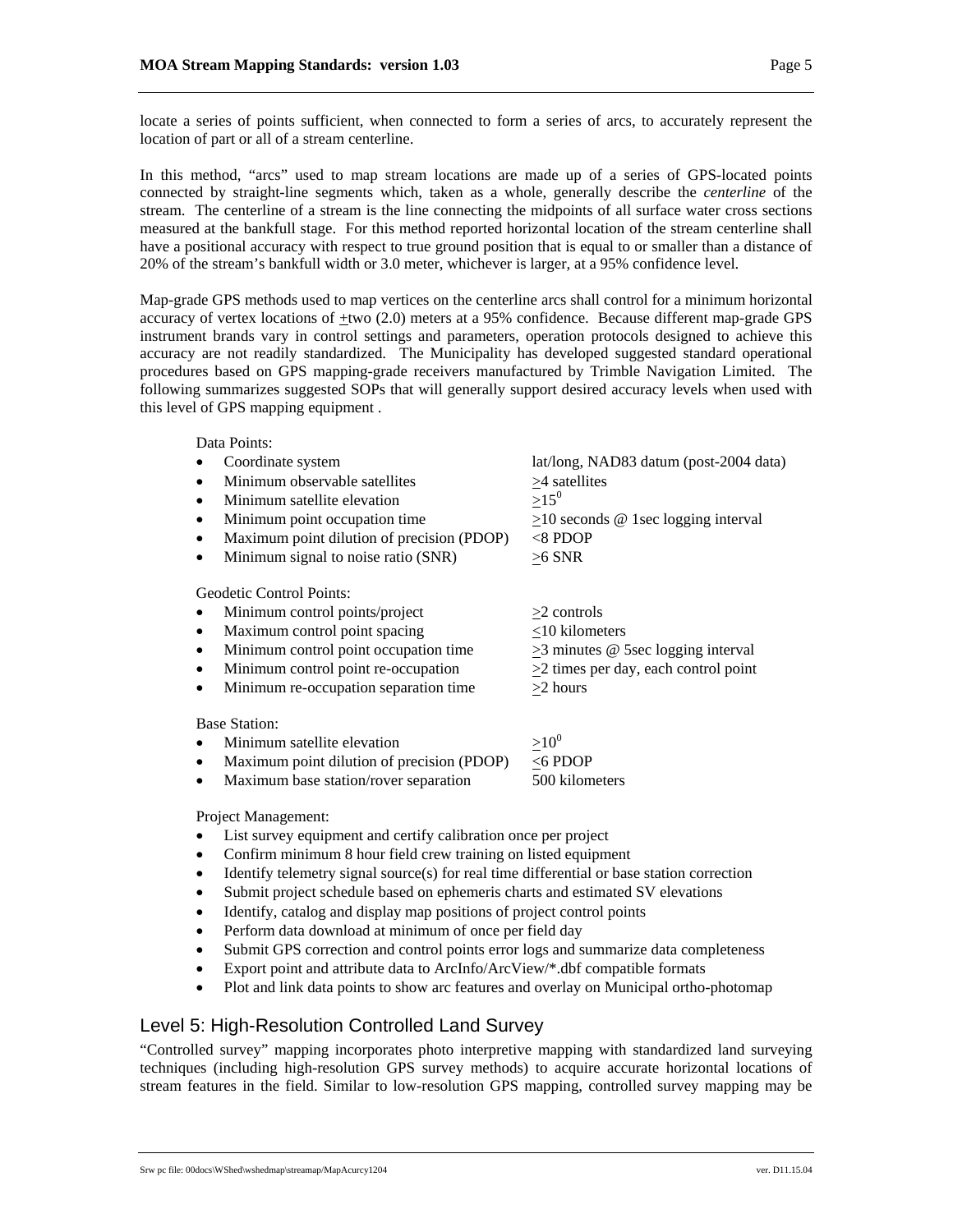used to accurately locate either relatively discrete point features along a stream, or associated series of points representing the linear stream feature itself.

Mapping at this level is performed so as to meet nationally established land survey standards. Municipal Rights-of-Way officers select, review and establish acceptable Municipal survey standards. For stream location mapping, however, the method of representation of linear stream features using surveyed points must meet additional representational requirements similar to those described for "low-resolution GPS" mapping.

## *Useful Map Scale*

Municipal stream mapping will be appropriate for viewing at different map scales, depending upon the initial feature mapping accuracy (Municipal 'mapping level'). Level 1 mapping can provide good feature location representations at map scales of 1:24000 or smaller, while Level 2 mapping will accurately depict feature locations at map scales of 1:12000 or smaller. However, often Level 2 Municipal mapping can provides useful graphic map content at a map scale as large as 1:3600. Dependent upon the selected mapping level, either all stream features will be resolved (Level 2 or better), or all stream features with a bank-full width greater than 1 meter will be resolved (Level 1). Stream attributes will be resolved as representative characteristics of whole streams or of segments of streams ("reaches" and "sub-reaches").

#### *Accuracy*

Accuracy has been discussed as an element of each of the methodologies described above. The following table summarizes accuracy standards for each of the five mapping levels.

| <b>LEVEL</b> | <b>METHODOLOGY</b>                 | CONF.           | <b>ACCURACY</b>                | <b>FEATURE</b>  | <b>MAP</b><br><b>SCALE</b> |
|--------------|------------------------------------|-----------------|--------------------------------|-----------------|----------------------------|
|              | <b>Unqualified</b>                 |                 | Unknown                        | <b>Stream</b>   | 1:25000                    |
| 1            | <b>Photo Interpretive Map</b>      | Est.            | $+25$ meters                   | Stream > lmeter | 1:12000                    |
| $\mathbf{2}$ | <b>Reconnaissance Base Map</b>     | $95% \; \omega$ | $+12$ meters                   | Stream C/L      | 1:6000                     |
| 3            | <b>Certified Map-Grade Survey</b>  | $95% \; \omega$ | $+10$ meters                   | Stream C/L      | 1:6000                     |
| 4            | <b>Continuous Map-Grade Survey</b> | $95% \; \omega$ | $+20\%$ BFW or<br>$+3.0$ meter | Stream C/L      | 1:3600                     |
|              |                                    |                 | $+2.0$ meter                   | CL vertex       |                            |
| 5            | <b>Controlled Land Survey</b>      | $95% \; \omega$ | $+20\%$ BFW or<br>$+1.0$ meter | Stream C/L      | 1:1200                     |

# **Table 2: Municipal Stream Mapping Accuracy**

 BFW=Bankfull Width C/L=Centerline

## *Metadata*

Characterization of the quality and nature of Municipal stream mapping data is crucial to the confident and correct application and integration of this information with other data sets, and for planning for future Municipal mapping. Information about the quality and character of data is called metadata. General guidance for the development of spatial metadata has been prepared by the Federal Geographic Data Committee (FGDC, June 8, 1994: "Content Standards for Digital Geospatial Metadata", Section 2.4, \*.pdf file download @ http://www.fgdc.gov/standards/documents/standards/ ). To the extent feasible, or as required to meet other agency requirements, metadata prepared for Municipal stream mapping projects will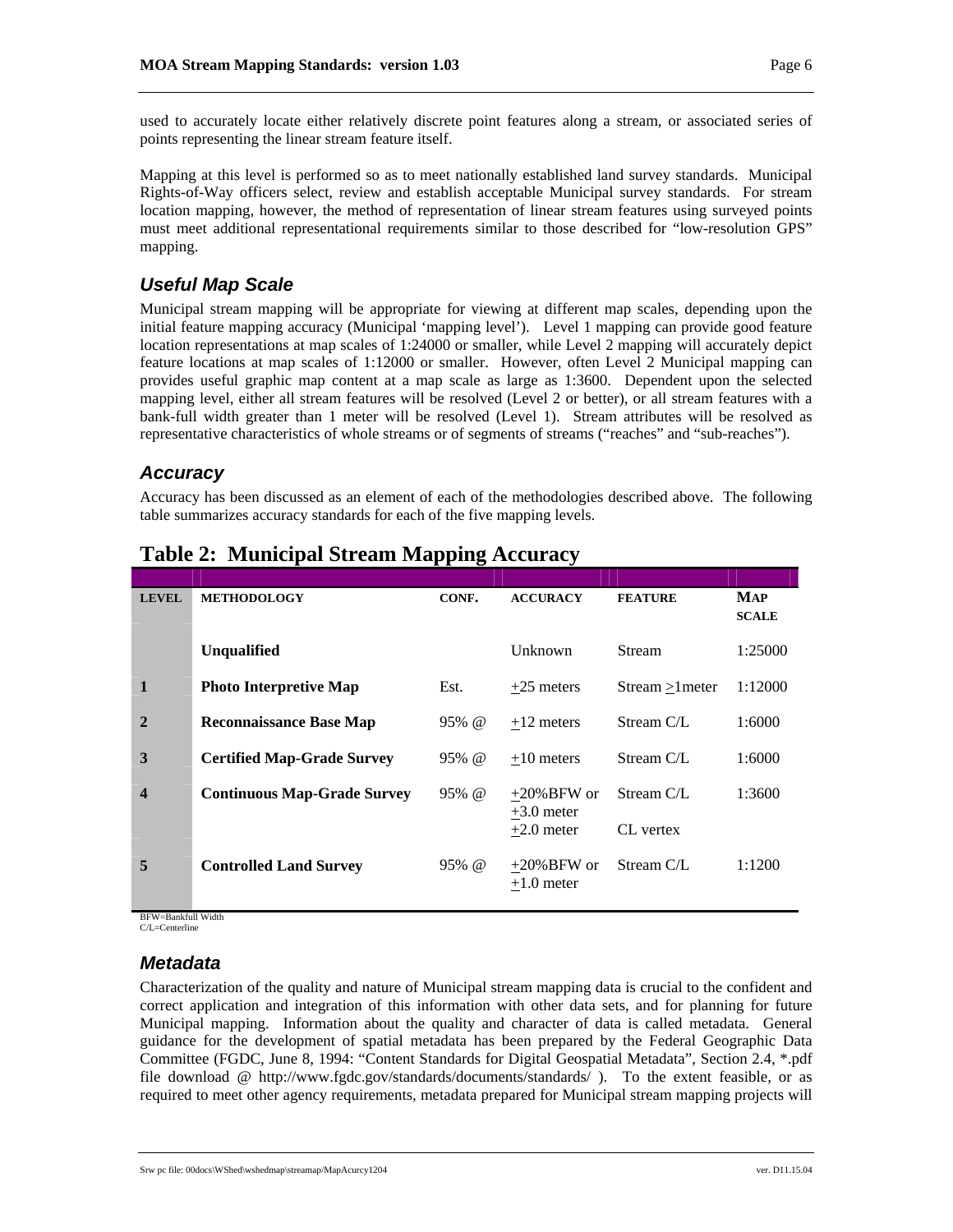conform to FGDC standards. However, for ease of use, the Municipality has developed a 4-part metadata structure that provides summary and descriptive information about mapping datasets in addition to standard FGDC metadata.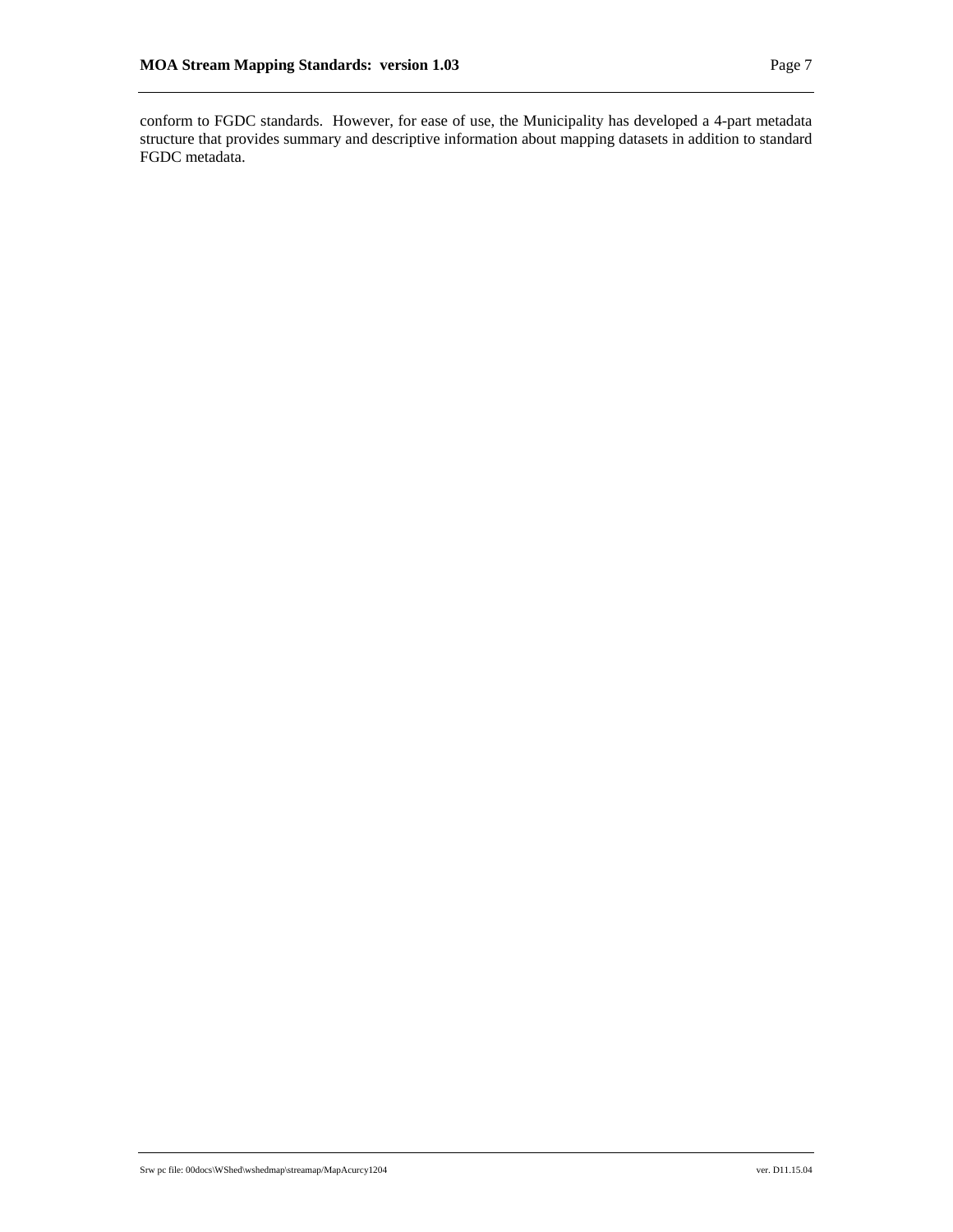## **Appendix A**

#### *Municipality of Anchorage Stream Identification Coding*

The Municipality has developed conventions for use in assignment of unique identification codes to discrete stream features. In general, all stream features within a stream catchment basin are assigned identification codes in relation to the main stem stream feature within that basin. The main stem is first assigned a three-letter mnemonic code (which reflects the commonly used name of the main stem or the principle branch) and a numeric code, -00, which signifies its identity as the main stem or a primary tributary (i.e., generally a higher order feature in the watershed). The main stem alpha code is then concatenated with a sequence of two-digit numeric codes to create unique identification codes for each tributary to the main stem. Finally, a four place decimal number (nn.nn indicating reach.sub-reach) is assigned to specify reach and sub-reach identities.



Stepwise guidance for applying stream coding is described in the following text:

• USGS map comparability:

Compare Municipal mapping and any mapping and segmentation prepared under the U.S. Geological Survey's Hydrographic Data Model (NHD) program. Identify principle NHD network points (tributary confluences) and codification (including NHD "watershed IDs"). Establish representational identities between Municipal features and NHD features. That is, identify the extent and approximate location of features apparently common to both data sets (Municipal locations are not likely to match exact NHD locations because of differences in mapping scale). Identify on the MOA streamline dataset the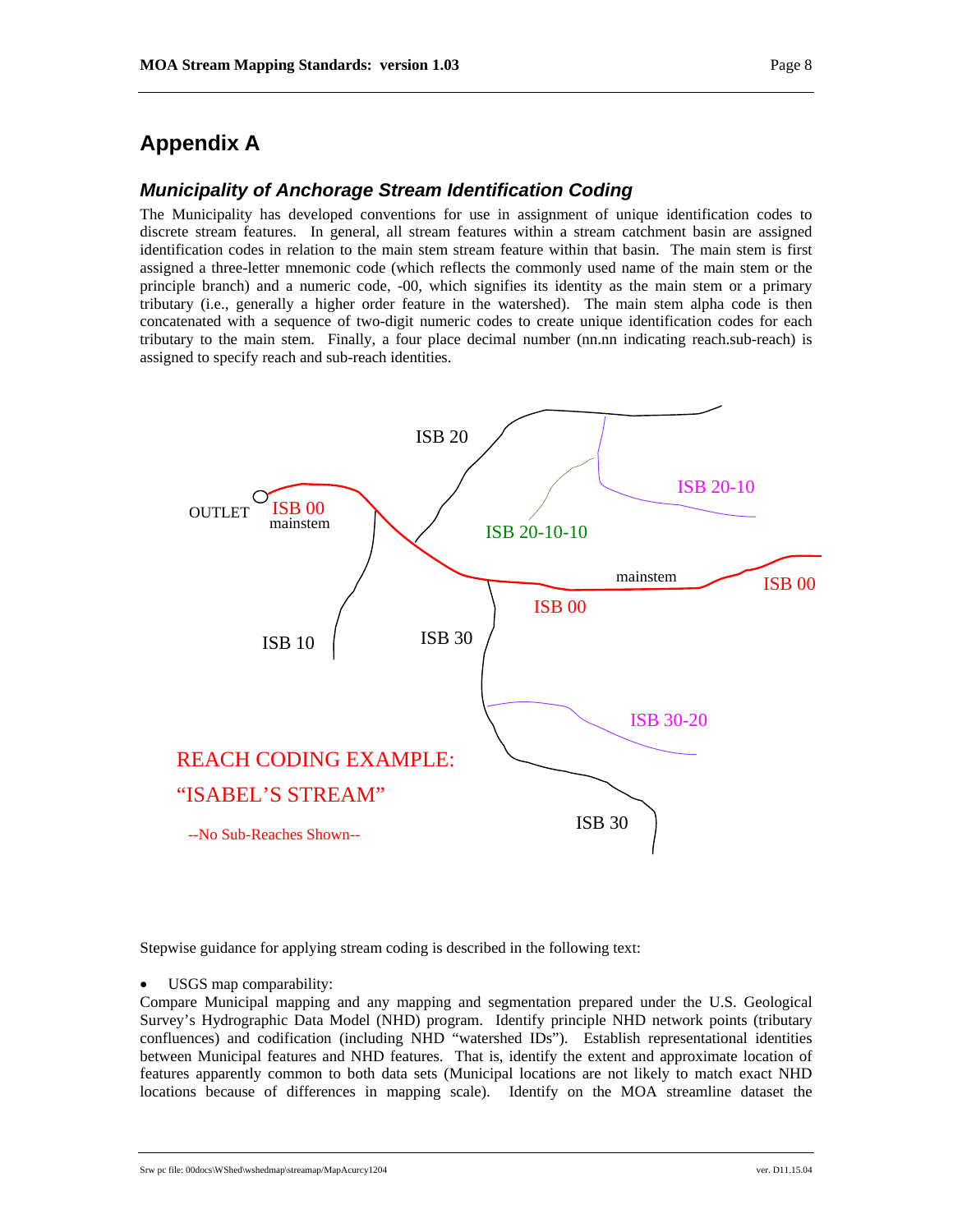approximate location of the endpoints of NHD stream features. Code each discrete Municipal stream feature with appropriate NHD identification codes, including at minimum the NHD watershed ID.

Basic stream codification:

Code all stream reaches with a combination of: (a) a *3-letter alpha string* representing the principle main stem or branch stream, (b) a *series of 2-digit codes* representing one or more tributaries related to the main stem or branch (concatenated with dashes in text form), and (c) a *4-digit code* identifying a reach and a subreach respectively (concatenated with a decimal point in text form, nn.nn, with the first two digits the reach and second two the sub-reach).

#### Example: CHS-10-10-07.02



Alpha mnemonics conventions for known streams:

Use unique 3-letter mnemonics supplied by the Municipality and use the suffix -"00" with the alpha string to name all main stem or branch streams currently mapped as principal watersheds in the Municipal corporate map set.

Examples: Chester Creek main stem reach identifications will all begin with CHS-00; North Fork Chester Creek main stem reaches will all begin with NCH-00. Note that the North Fork Chester Creek main stem is prefaced with NCH-00 (by Municipal caveat) even though it is a tributary to the main stem of Chester Creek.

New main stem identifications:

Where a principal watershed includes a number of streams and tributaries (e.g., Little Campbell Creek), first select as the main stem ("-00" stream) that continuous stream thread that is currently named and generally understood (mapped) as the main stem. In identifying the extent of any unmapped streams and tributaries, select as the main stem that continuous stream thread that receives runoff from the largest contributing area.

New alpha mnemonic assignments:

For un-mapped or un-named streams, assign new, unique 3-letter alpha prefixes only where the un-mapped stream flows directly into marine waters or into another un-mapped or unnamed stream. For un-mapped or unnamed streams that are tributaries to existing named streams, assign the same 3-letter mnemonic to the tributary as used for the existing named stream.

Assign short alpha names to higher order streams as shown on NPDES map sets, USGS maps, MOA maps or as generally and publicly known.

#### • Tributary coding conventions:

Assign odd decimal numeric identifiers to tributaries entering a main stem from the right side of the main stem (as determined looking up stream). Assign even decimal numeric identifiers to tributaries entering a main stem from the left side of the main stem (as determined looking up stream). Number those tributaries closer to the outlet of a main stem with lower decimal numerals and those tributaries closer to the source of a main stem with higher decimal numerals. The same numbering convention is applied to tributaries of tributaries.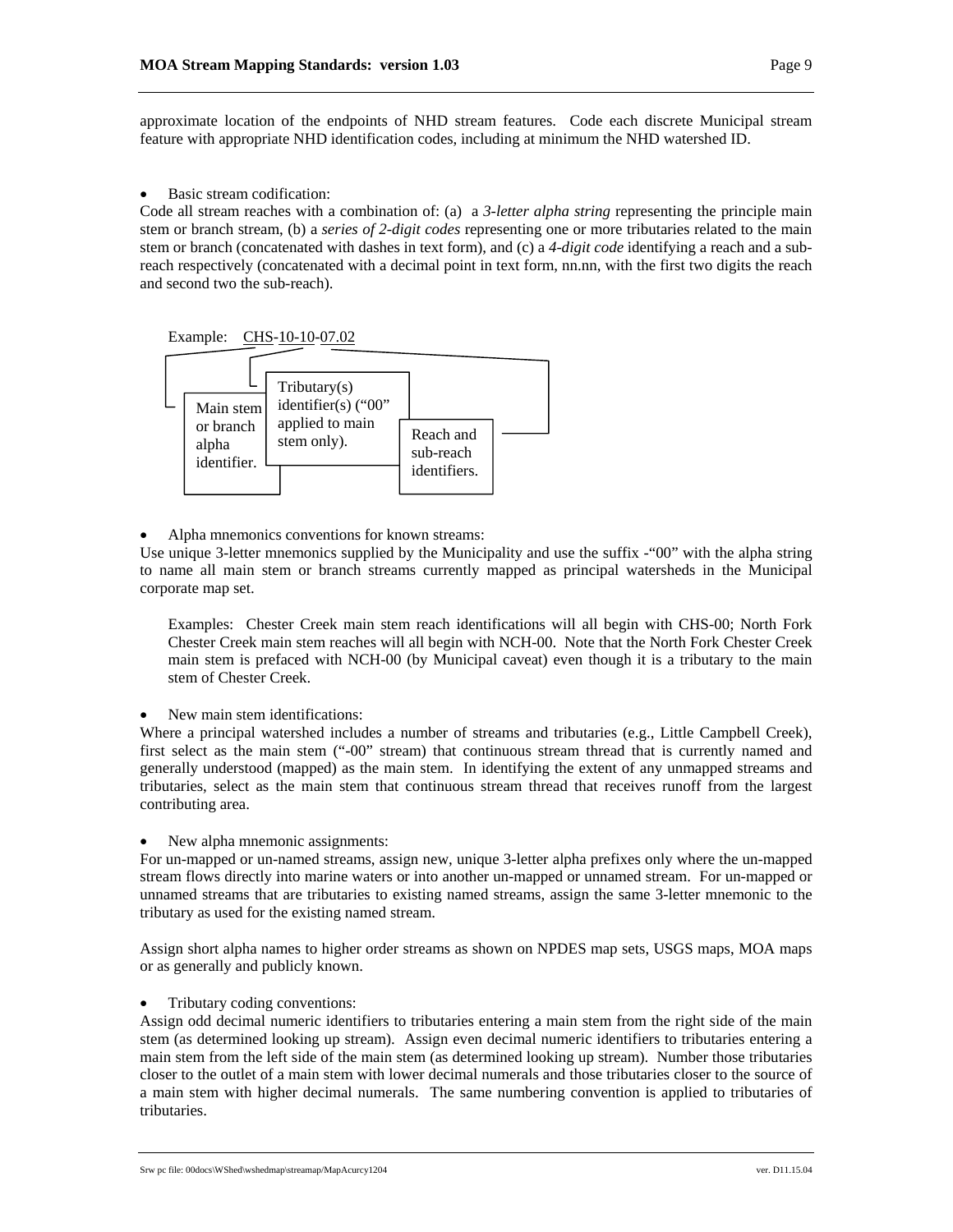For example, the first tributary entering a main stem from the left (looking upstream) will be identified as "–20". The first tributary entering a main stem from the right (looking upstream) will be identified as "– 10". The second tributary entering a main stem from the right (looking upstream) will be identified as "– 30", and so on. If the principal decimal numbers become exhausted, additional unit digits will be used to uniquely identify tributaries.

• Reach/Sub-reach coding conventions:

For each stream feature, assign reach numbers consecutively starting at the outlet of each discrete stream feature. A segmented Municipal stream feature has one (1) or more reaches. For each individual reach, assign sub-reaches consecutively, as necessary, beginning at the downstream end of each reach. Each Municipal stream reach has one (1) or more sub-reaches. The first reach of a stream or tributary is numbered "01". The first (or in cases where only one sub-reach is identified, the only) sub-reach of a reach is numbered "00".